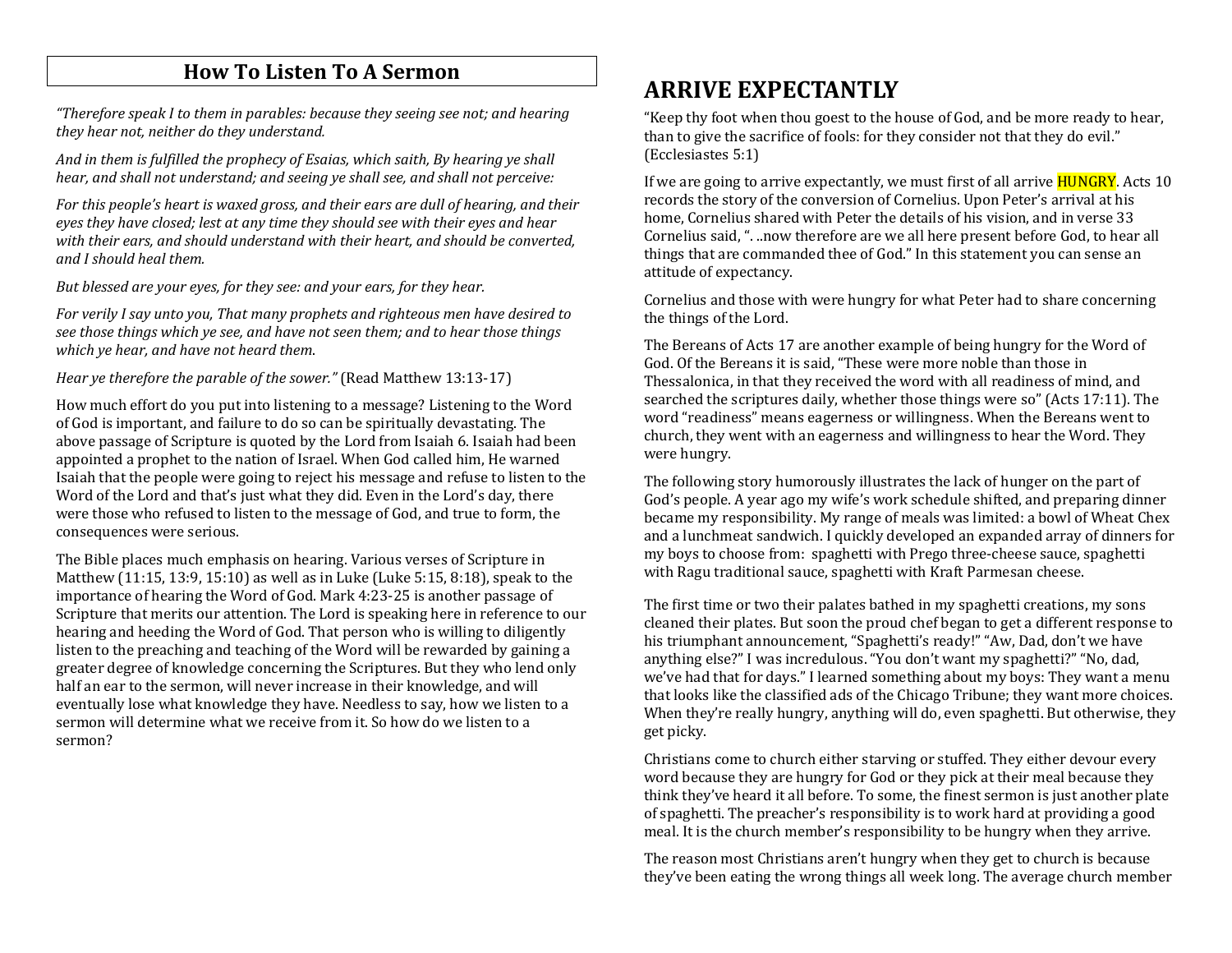spends more time feasting on the things of the world through television, videos, magazines, and newspapers, than they do partaking of the things of the Lord through His Word on a daily basis. By the time they get to church, they're stuffed with worldly junk food, having eaten very little, if anything, nutritious from the Word of God. Consequently, when they arrive, they're not hungry for God. They're not hungry for anything nutritious, they want more junk. They want a lively song service, they want the preacher to run around and entertain them, they want a show, because that's what they've been watching all week.

The average pastor generally has 3 or 4 hours on Sunday and a couple of hours on Wednesday to feed His people. That is not enough time for him to give them what they need in order to grow spiritually as they should. Like the Bereans, they need to "search the Scriptures daily." They need to learn to supplement the meals they receive at church with a daily helping of the Scriptures.

To arrive expectantly also means to arrive **READY**. Listening to a sermon does not begin after the last song is sung and the preacher takes his place in the pulpit. It begins BEFORE a person ever arrives at church. There are several things a church member needs to do in order to arrive ready.

### *1. Pray for the preacher.*

Pray that he might have understanding of the Scriptures. Pray that he might have insight into how the truth of a given passage can apply to his people.

Pray that he might have discernment as far as what to preach. (Salvation Doctrine Rebuke Encouragement)

Pray that he might have stamina. Thinking studying and writing wear down the body and the mind.

Pray that he might be disciplined. Sometimes the temptation is there to do anything but sit at a desk open the Bible study the text and begin the process of interpretation.

#### *2. Get a good night's rest.*

Preparing a sermon is hard on the preacher. Listening to one is hard on the member.

Church members need to get a good night's rest so they will have the mental energy they need to listen. If they stay up too late it's going to be difficult for them to come with any sense of expectation and eagerness. If church members can't come to church on Sunday morning feeling rested and alert, then they've got a fundamental problem with

life's priorities. It may be time for them to say "NO!" to their employer or "NO!" to their customers or "NO!" to their friends, so they can fulfill their responsibility to come to church rested and prepared, eager to hear what God has to say to them.

#### *3. Listen to some good music.*

James 5:13 says, "Is any among you afflicted? let him pray. Is any merry? let him sing psalms."

Psalm 100:4 says, "Enter into his gates with thanksgiving, and into his courts with praise: be thankful unto him, and bless his name." Music does wonders in preparing the heart.

#### *4. Determine to keep an open mind.*

Our tendency when we hear something we don't like or something we don't agree with is to put it out of our mind. So many don't hear from God when they come to church because they don't want to hear from God. That was the problem with the folks Isaiah was called to preach to, they couldn't see or hear because they didn't want to see or hear.

### *5. Carry a pen or pencil and some paper so you can take notes.*

There's something magical about having a pencil or a pen in hand. Just the mere act of holding it in preparation for writing sharpens the mind, clarifies our thoughts, and prepares our heart. When we hear something that we need to remember, we need to write it down. We are more apt to act upon it if we make the effort to write it down.

# **LISTEN ATTENTIVELY**

We saw earlier in Ecclesiastes 5:1 where Solomon said, "Keep thy foot when thou goest to the house of God. . ." That means to "give thy mind to what thou art going to do."

"And he taught daily in the temple. But the chief priests and the scribes and the chief of the people sought to destroy him, And could not find what they might do: for all the people were very attentive to hear him." This passage of Scripture, taken from Luke 19:47-48 is a classic example of listening attentively. The Greek word for "attentive" means "an anxious desire, a fixed attention, a cleaving to Him, and an unwillingness to leave Him." The phrase, "were very attentive to hear Him" literally means that they hung to Jesus and would not leave for fear of missing something. WOULD TO GOD WE HAD THOSE KINDS OF LISTENERS TODAY! Because the preaching consists of words and not pictures or diagrams, people have to work hard at listening. And because listening is hard work, it